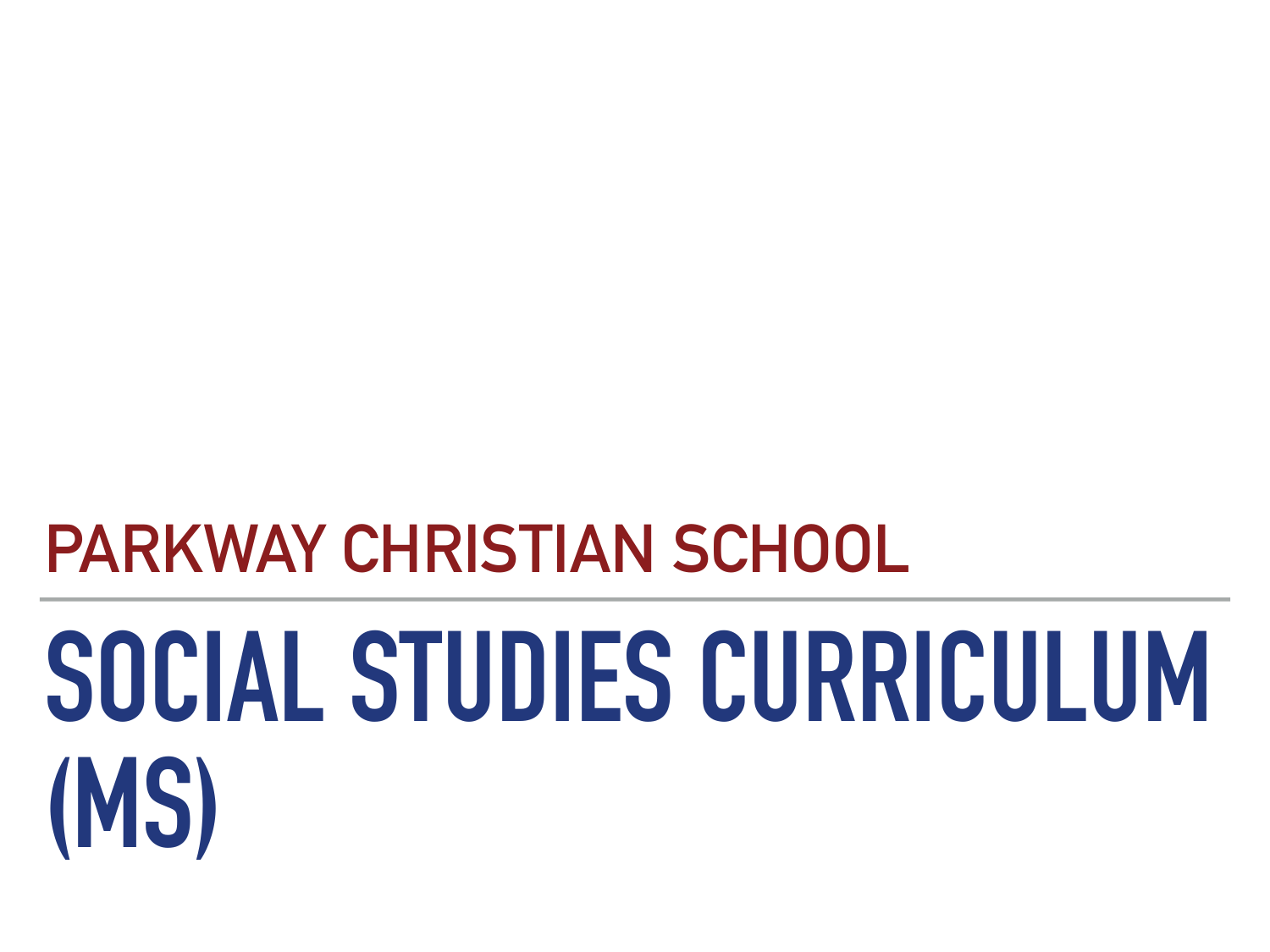‣ This course takes the students on a journey through the Western Hemisphere, in countries such as the United States, Canada, and Latin America, and also covers Europe. Using knowledge of the elements of geography, including map skills, students will be transformed into amateur geographers, equipped to explore diverse physical environments, cultures, and peoples from around the world. Educators teach all material from a Biblical Worldview perspective.

*Textbook* 

‣ *Exploring Our World: Western Hemisphere*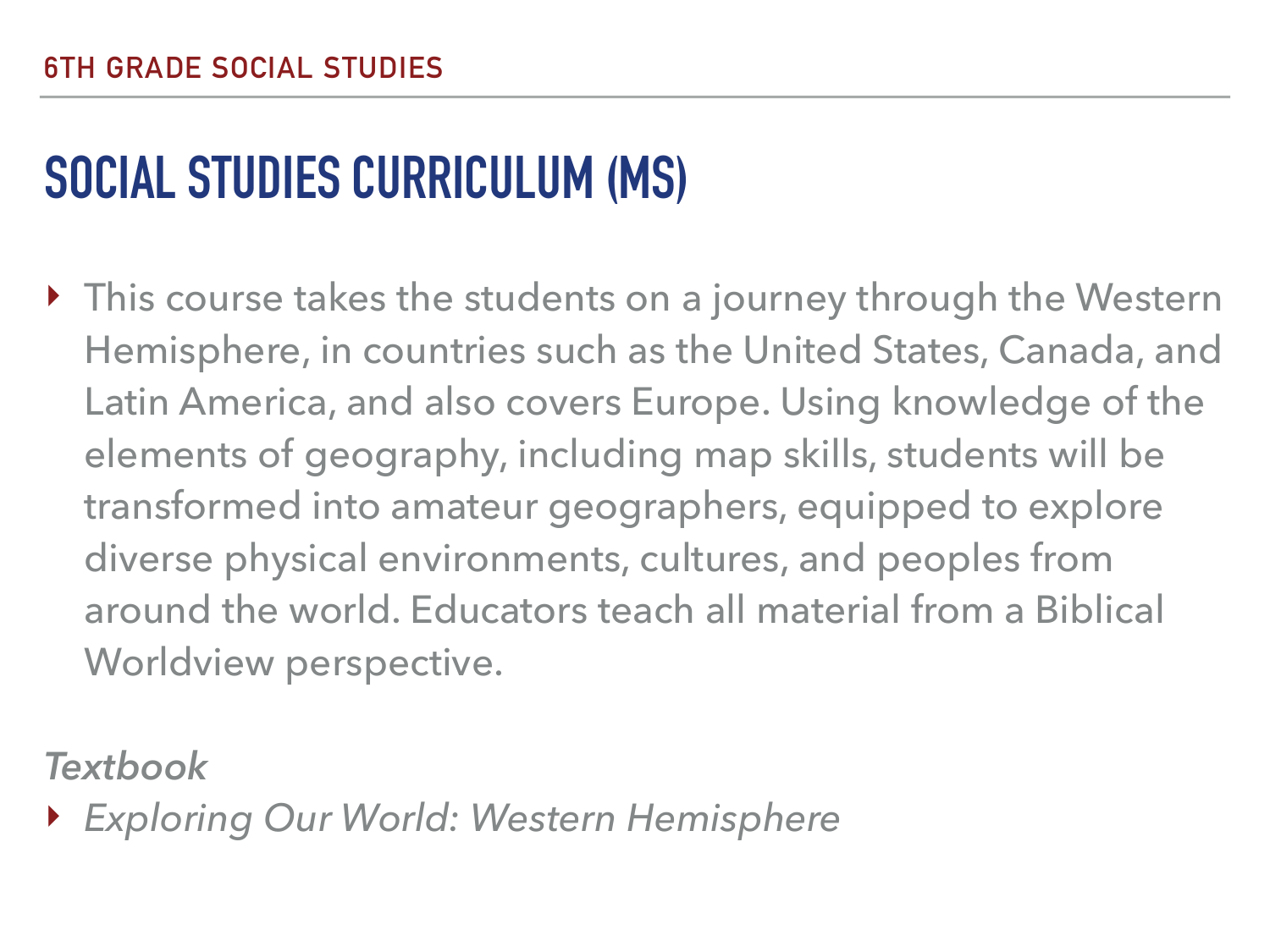‣ This course covers the history, geography, and cultures of countries in the Eastern Hemisphere from a Biblical Worldview and provides students with an enriched view of the interrelationships of geography, history, economics, government, citizenship, and current events. Teachers place emphasis on the importance of the relationship between geography and the cultural development of a nation.

*Textbook* 

‣ *Exploring Our World: Eastern Hemisphere*